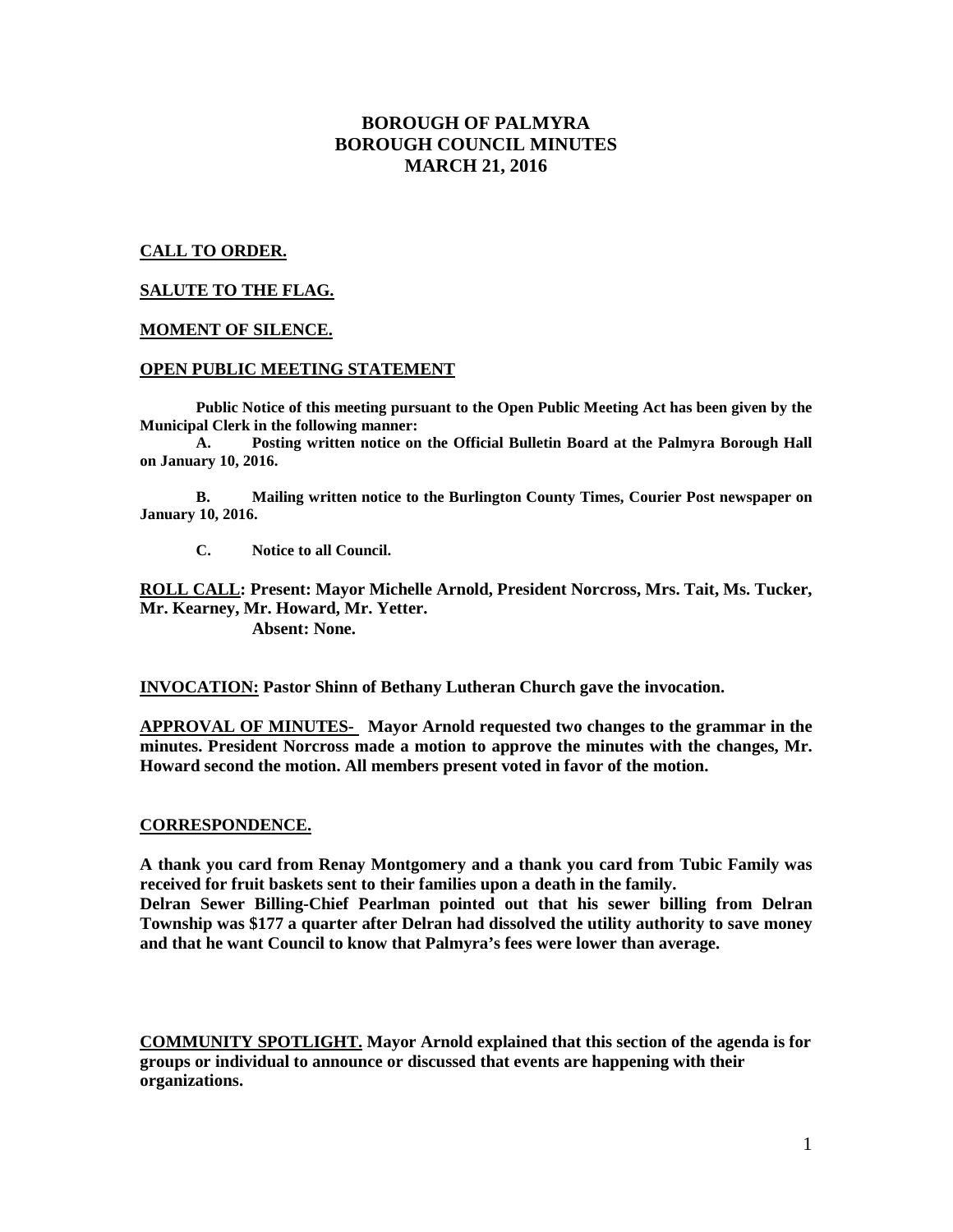**A. Highland Avenue-Chief Pearlman informed council that complaints were received about speeding on Highland and also recommendation for a stop sign. Highland Avenue is a County controlled road so the speed limit and stop sign would have to be approved by the County. Chief Pearlman will have the electronic sign put on the street about speeding and increases the patrols for a while to see what is going on. Mayor Arnold discussed it is easy to speed coming down the hill on Highland and that if residents reach out to her or council their concerns will be addressed.** 

 **B. Palmyra Senior Citizen Program-501 (c)-Mr. Gural informed council that the Senior Program has been awarded their 501C and this means that they are a registered non-profit and can accept donations from businesses and individuals who then can claim it on their income tax as a deduction.** 

 **C. Egg Hunt- Mayor Arnold announced that the egg hunt will be held on Saturday, March 26 at 10am at Legion Field.** 

 **D. Ronald McDonald House-Mrs. Adams third grade class from the Charles Street School made a presentation to the Mayor and Borough Council concerning the collection of tabs from soda cans. The students have been collecting the tabs for the Ronald McDonald House who then recycle the tabs for funds that are used for the activities and support of the Ronald McDonald House. Mrs. Adams discussed that the class also gave a presentation at the Board of Education meeting. The class requested that the buckets for the collection of the tabs be allowed at Borough Hall and also at the Community Center. Resolution 2016-107, Resolution Authorizing The Placement Of Collection Buckets For The Collection of Can Tabs By Mrs. Adams Class At All Borough Properties. President Norcross made a motion to approve the resolution, Mrs. Tait second the motion. All members present voted in favor of the motion.** 

#### **DISCUSSION ITEMS.**

**A. Energy Aggregation-BCBC request for Ordinance-Mr. Gural explained that state law allows for deregulated energy consumption to be made available to the consumers. Burlington County Freeholders are requesting that Borough Council adopted an ordinance to become a member of the Burlington County Energy Aggregation Program. Mr. Gural recommend adopting the ordinance by title this evening and having them give a presentation at the April 18th meeting. Ordinance 2016-4, Ordinance of the Borough of Palmyra By Which The Borough Becomes A Member Of the Burlington County Energy Aggregation Program. President Norcross made a motion to adopt the ordinance on first reading, Mr. Howard second the motion. At the call of the roll, the vote was:** 

 **AYES: President Norcross, Mrs. Tait, Ms. Tucker, Mr. Kearney, Mr. Howard, Mr. Yetter.** 

 **NAYES: None. The ordinance will be heard on second and final reading after a public hearing to be held on April 18, 2016 at 7pm.**

**B. School Resource Officer- Mr. Gural discussed that the Board of Education and Borough Council has been discussing the need for a school resource officer for the schools. The officer would be a full time officer with the police department and when not needed at the school would work for the Borough as an officer. Borough Council has included the position in the 2016 budget. Mrs. Tait inquired if the school was going to hold a public hearing discussing what the duties of the officer would be. Mayor Arnold replied that all of the details concerning set duties and time have not been resolved.**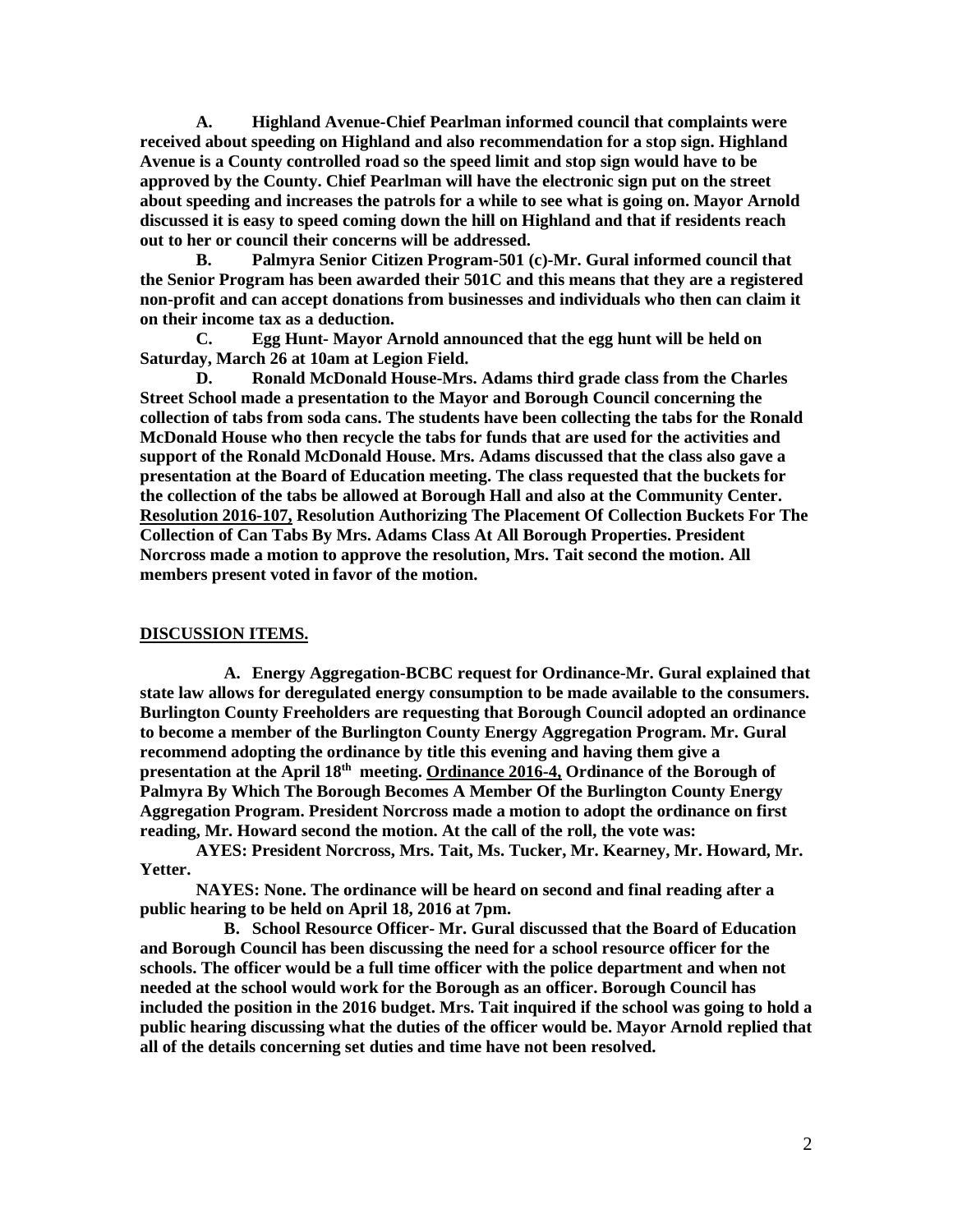**CLOSED SESSION. Mayor Arnold explained that there is a need to go into an executive session at this section of the meeting and that Council will return to public session for further action.** 

**Resolution 2016-108, Resolution Excluding the Public From Certain Meetings Pursuant To Section 8 Of the Open Public Meeting Act C. 231 P. L. 1975. (Litigation). President Norcross made a motion to approve the resolution, Ms. Tucker second the motion. At the call of the roll, the vote was:** 

**AYES: President Norcross, Mrs. Tait, Ms. Tucker, Mr. Kearney, Mr. Howard, Mr. Yetter.** 

**NAYES: None. Council went into executive session at 7:25pm**

**Council returned to public session at 8:01pm.** 

**PUBLIC PORTION- This public portion is for discussion on professional updates, resolutions and ordinances listed on the agenda. Please sign in and state your name and address for the record. Council will give all comments appropriate consideration. Each citizen will be allotted up to five (5) minutes to speak, in order to allow everyone an opportunity to ask questions and express their opinions or concerns. Please direct all comments to the Mayor. Each resident may only speak once during each public portion.** 

**President Norcross made a motion to open the meeting to the public for matters listed on the agenda, Ms. Tucker second the motion. All members present voted in favor of the motion.** 

**Mr. Rader-Harbour Drive- inquired about 2016-93, authorizing duplicate tax certificate and if the Borough charges for them. Ms. Johns, tax collector responded that they are normally charged a fee for a duplicate, but this time the fee is waived due to the certificate being lost in the mail. Mr. Rader inquired about 2016-101, award of partition wall and could he obtain a copy of the proposal or bid. Mr. Rader inquired if the raffle tickets for the basket could be sold anywhere or just that day. Mrs. Sheipe explained that it is an on premise raffle which means tickets are sold that day.** 

**Ms. Bullock-Arch Street inquired about an update for 4th Street and has any consideration been given for a timeframe. Mayor Arnold replied that it has been looked into and discussed, but different days and different times would be confusing for residents and visitors. Ms. Bullock inquired if consideration has been given to just make it one way from September to June while school is in session. Mayor Arnold explained that the signage would have to be constantly changed and that there are events at the school over the vacation times. Chief Pearlman explained that the signage would include one way signs, do not enter signs and no parking signs. President Norcross explained that it would be confusing and put extra stress on the police department to monitor. Ms. Bullock inquired if councilmembers have been to the school during the times to see the traffic when parents drop off their children and if they would drop them off on Delaware Avenue there wouldn't be a problem with the traffic. Mayor Arnold explained that everything has been taken into consideration and that the public will have a chance to express their concerns or support when the public meeting is scheduled.** 

**Mrs. Holloway-Broad Street inquired why the school doesn't use 5th Street for a drop off as there are 2 exit doors for the students. Chief Pearlman explained that part of the reason is that the doors on 5th Street are used by the buses and vehicle traffic would cause more**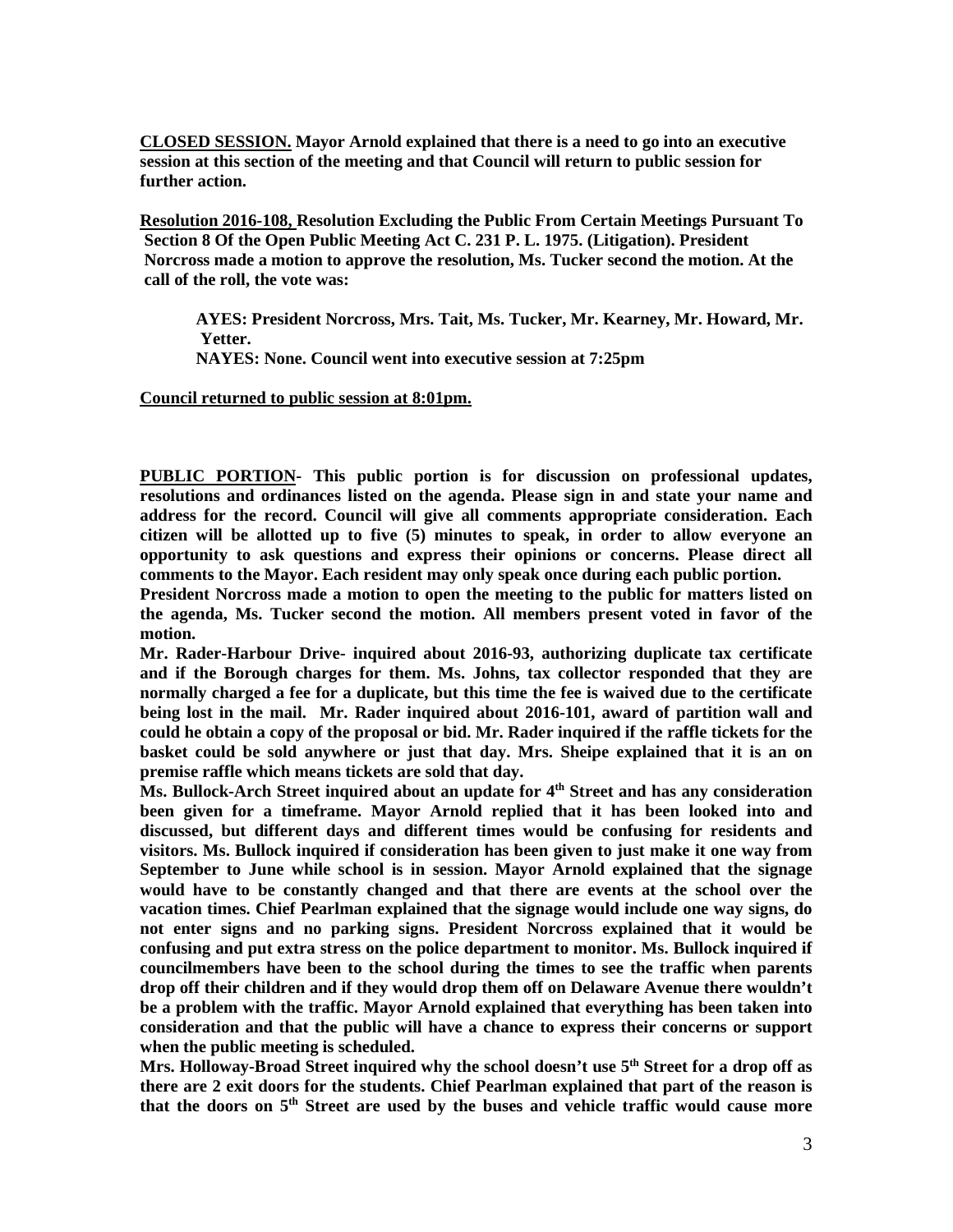**congestion. Mrs. Holloway discussed that the school needs to open more doors on 5th Street for the students. Chief Pearlman explained that she would have to take that up with the Board of Education. Mrs. Holloway inquired about the request for a sign on Route 73 Welcoming people to Palmyra. There is a sign for Spring Garden but people are looking for Broad Street. President Norcross explained that Route 73 is part of the County roadway and also the State roadway, so everyone has to give permission for the sign depending on the location.** 

**No one else wishing to be heard, President Norcross made a motion to close the public portion, Mrs. Tait second the motion. All members present voted in favor of the motion.** 

**RESOLUTIONS. Consent Agenda- Resolution 2016-91-Resolution 2016-105 will be enacted as a single motion, if any resolution needs additional discussion it will be removed from the consent agenda and voted on separately. Mrs. Tait requested that 2016-104 be removed from the consent agenda. Mayor Arnold read the resolution titles into the record. Mr. Gural explained that 2016-96 appointing Ms. Weiner was going to be as an independent contractor, but Mrs. Condo, CFO consulted with the Borough's auditor and determined that she should be appointed as an employee. President Norcross made a motion to approve the consent agenda, Mr. Yetter second the motion. At the call of the roll, the vote was:** 

 **AYES: President Norcross, Mrs. Tait, Ms. Tucker, Mr. Kearney, Mr. Howard, Mr. Yetter.** 

 **NAYES: None.** 

**A. Resolution 2016-91, ¸Resolution Authorizing Cancellation Of Municipal Certificate Of Sale for block 156, Lots 2, 2.01, 3.01 and 6.01.**

**B. Resolution 2016-92, Resolution Authorizing The Tax Collector To Cancel Sewer Taxes On The Properties Listed Due To Billing Water Errors.** 

**C. Resolution 2016-93, Resolution Authorizing The Issuance Of Duplicate Tax Sale Certificates For TWR CST For EBURY Fund 2NJ LLC.** 

**D. Resolution 2016-94, Resolution Certify The Submission Of Expenditure For Taxes Paid Pursuant To P.L.2007 chapter 311, In 2015 In the Amount Of \$8,150.52(Recycling tonnage grant funds).** 

**E. Resolution 2016-95, Resolution Endorsing the Submission Of The Recycling Tonnage Grant Application.** 

**F. Resolution 2016-96, Resolution Appointing Mindie Weiner As The Community Center Scheduling Coordinator Until December 31, 2016.** 

**G. Resolution 2016-97, Resolution Awarding A Contract To Maser Consulting For The Reconstruction Of Front Brick Stairs To Borough Hall Project In The Amount Not-To-Exceed \$13,650.** 

**H. Resolution 2016-98, Resolution Re-appointing Corey Ahart As Municipal Court Judge For A Three Year Term Effective March 20, 2016 Until March 20, 2019 At His Annual Compensation Of \$17,612.93.** 

**I. Resolution 2016-99, Resolution Authorizing The Administrator To Approve Payment Of ERI's Invoices For Non-Sewer Related Engineering Services.** 

**J. Resolution 2016-100, Resolution Reappointing Tracy Kilmer As Housing Official Till April 30, 2016.** 

**K. Resolution 2016-101, Resolution Awarding Community Center Partition Wall To J.H. Williams In The Amount Of \$20,400.** 

**L. Resolution 2016-102, Resolution Extending The Due Date For 2016 First Half Sewer Charges Till April 25th .**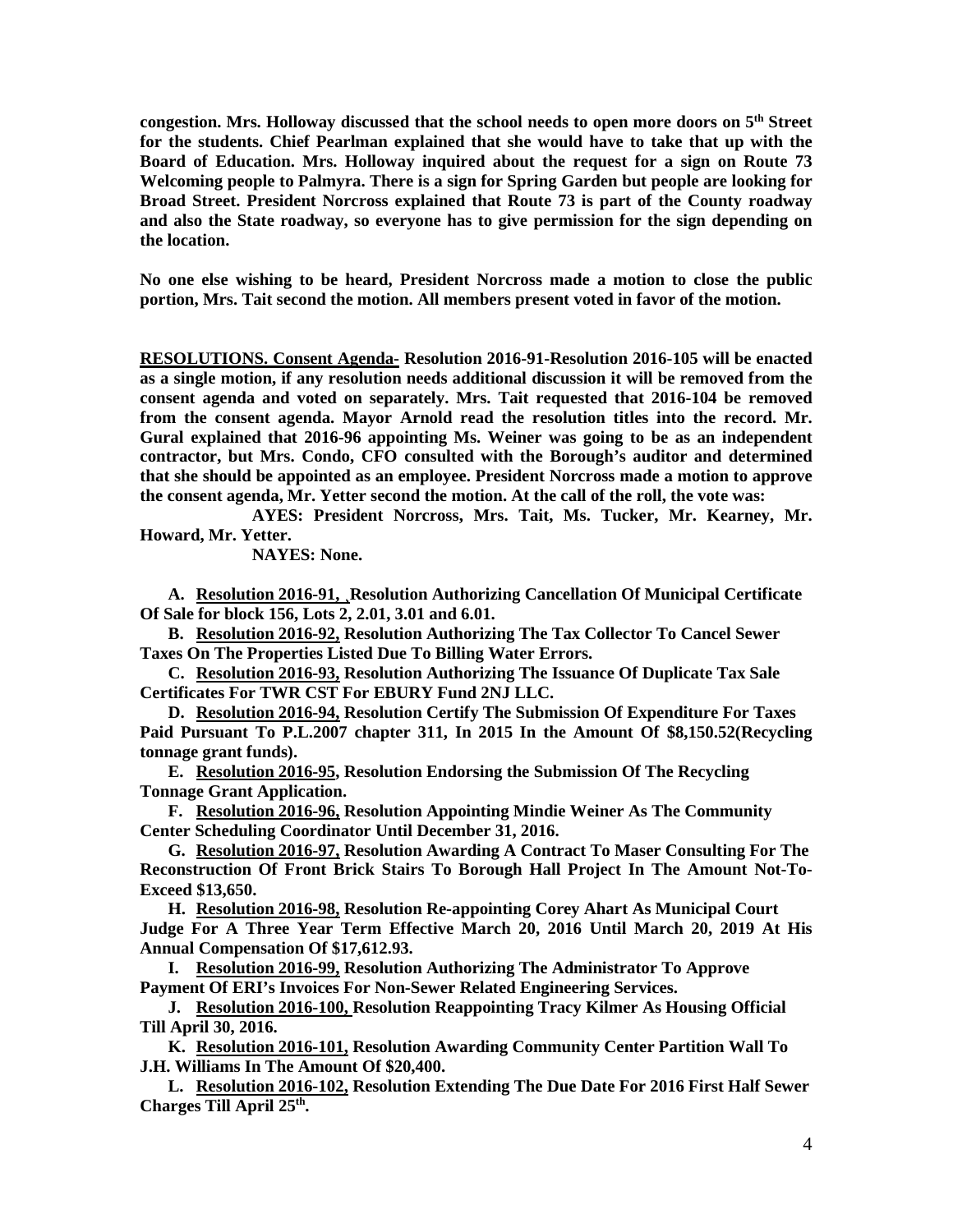**M. Resolution 2016-103, Resolution Authorizing Payment Of Bills In The Amount Of \$1,956,849.56.** 

**N. Resolution 2016-104, Resolution Authorizing Mayor Arnold To Sign The Agreement Between DEP And The Borough Of Palmyra For Grant Identifier: FS16-217 NJ Forestry Services In The Amount Of \$3,000. Mrs. Tait inquired as to what the agreement is for and what the funds will be used for. Mr. Henry, public works/sewer explained that it is a cash match for trees or planting to be used by the shade tree committee. President Norcross made a motion to approve the resolution, Mrs. Tait second the motion. At the call of the roll, the vote was:** 

**AYES: President Norcross, Mrs. Tait, Ms. Tucker, Mr. Kearney, Mr. Howard, Mr. Yetter. NAYES: None.** 

**O. Resolution 2016-105, Resolution Of The Borough Of Palmyra Establishing The Annual Rates Of Compensation And/Or Hourly Rates Paid To Borough Employees.** 

**P. Approval of Raffle Application- The Bootiki Fund(I've Got The Scoop) Fundraiser for pets. President Norcross made a motion to approve the application, Mr. Howard second the motion. All members present voted in favor of the motion.** 

**Q. Resolution 2016-106, Resolution Authorizing And Directing The Borough Of Palmyra Land Use Board To Cause A Preliminary Investigation To Be Made Pursuant To The New Jersey Local Development And Housing Law, As To Whether A Certain Property Within The Borough Of Palmyra, Known As 620-622 Highland Avenue(Block 24, Lots 1 and 2) Is "An Area In Need Of Redevelopment" Within The Meaning And Intendment Of Said Statute. Mr. Gural explained that this resolution is the first step in the redevelopment designation for the property which belonged to the old PNC bank, it is now owned by a real estate group. There are four criteria's that need to be met to determine it a need of redevelopment. The building has been vacant for a long time and is in need of redevelopment, the roof is leaking and the building is crumbling. The owners do maintain the landscaping. Borough Council would approve the resolution to send it to the Land Use Board and Land Use Board Planner. Heyer and Gruel are the planners for the Land Use Board. They will conduct a study and present a report to the Land Use Board and if the board approves it goes back to council for approval of redevelopment. Mrs. Tait inquired if it would count towards the COAH obligation for the Borough. Mr. Gural explained that it will not contribute towards the number unless low income housing is approved, but if housing is approved it could increase the number necessary. Mr. Gural discussed that Council can make the lots housing, single family or multi-family, commercial or business zoning. President Norcross made a motion to approve the resolution, Mr. Kearney second the motion. At the call of the roll, the vote was:** 

 **AYES: President Norcross, Mrs. Tait, Ms. Tucker, Mr. Kearney, Mr. Howard, Mr. Yetter.** 

 **NAYES: None.** 

#### **ADMINISTRATOR REPORT.**

**A. Budget introduction and update-the budget was introduced on March 12 and the public hearing is scheduled for April 18th at 7pm. The user friendly budget will appear on the website as well as the official budget.** 

**B. Sewer bills update-the bills will be mailed out on Wednesday except the commercial billing, the Borough is still waiting for the usage from the water company.** 

**C. New Code Books-the new code books have arrived and the code is also**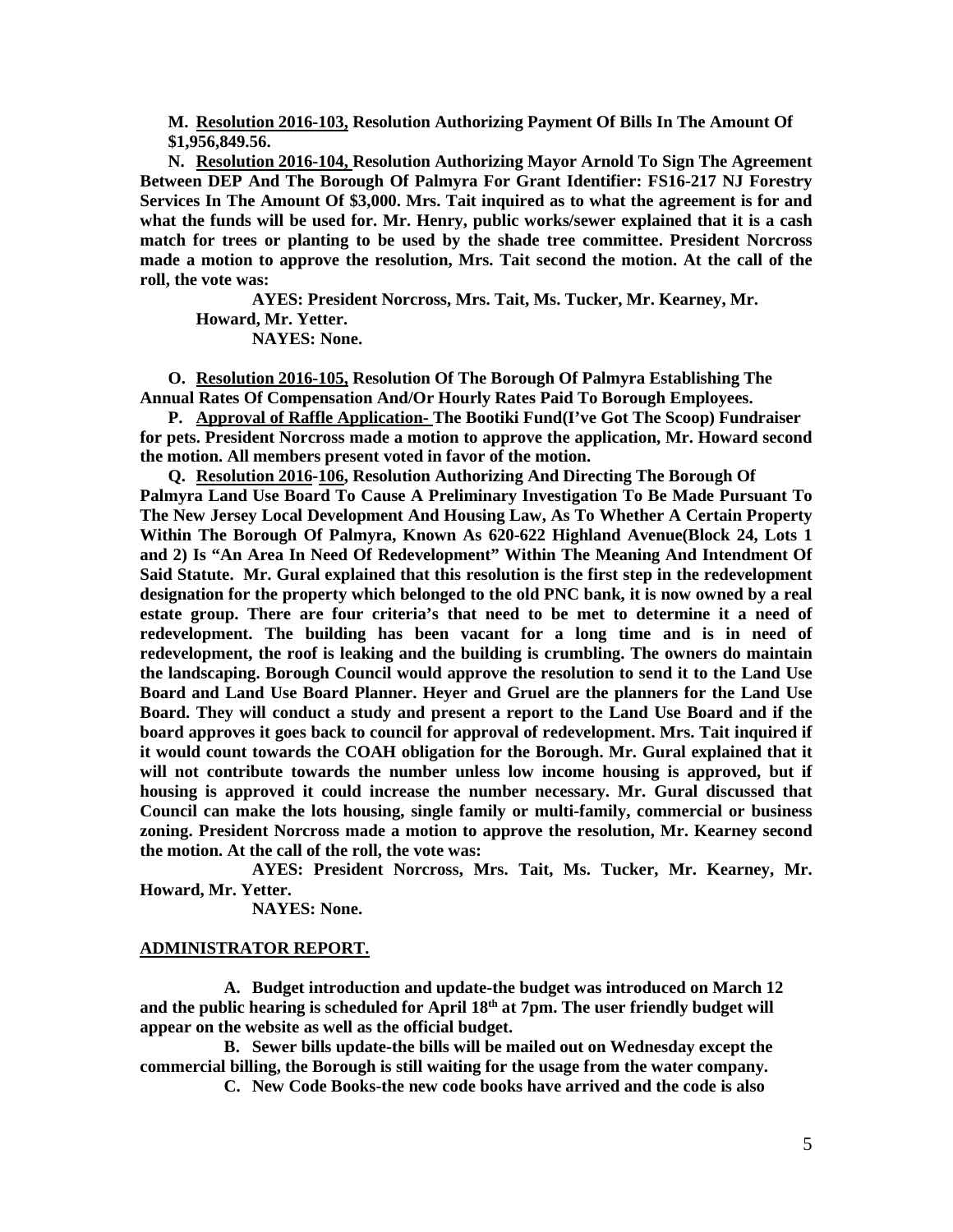**available on the Borough's website. The code is updated till 12/15 and new ordinances also are listed on the website.** 

**D. OEM simulated emergency at Callahan Chemical-Mayor Arnold reported that this was a joint effort between the Office of Emergency Management, Fire Department, EMS and Callahan Chemical. Mrs. Kilmer thanked everyone who participated and came out to help. It was a good learning experience and would like to see it done at least once a year.** 

**E. PCNP & MEC remedial investigation update-Mr. Gural reported that the Borough is still waiting on the access agreement from National Amusements. The trees that had to be removed will be replanted as soon as possible.** 

**F. W. 4th Street update-the borough is attempting to meet with the school to review the traffic engineer's reports.** 

**G. AST-fuel storage and distribution project-Mr. Gural reported that the bids for the project came in over the engineers estimates and will need to be rebid. Borough Council will have to reject the bids and authorize the engineer to rebid.** 

**H. Housing Inspectors-the RFP for the inspection of rentals and housing has been issued and is due on April 14.** 

**I. DVRPC TCDI grant opportunities-Mr. Gural and Mr. Gerkens attend the required meeting for funding for the grant program. The program still needs to be identified that the Borough would like to apply for, but the ideal grant would be for tying Route 73 into Broad Street.** 

**J. Joint YMCA/Borough Summer Camp- the YMCA is still interested in doing their camp at the community center and more information will follow in the next few weeks.** 

**K. Cinnaminson Ave traffic calming measures update-Chief Pearlman informed council that the traffic engineers for Burlington County have forwarded their approval to the County Freeholders for the intersection improvements of Cinnaminson Avenue and Temple. The Borough now has to wait for the Freeholders approval.** 

**L. Defensive Driving-the first class was held and the next class is for the fire dept. on April 2 at the firehouse. There will be one more class held on April 12 for those who did not attend the first classes.** 

**M. UCC fees-the committee will review the need for increase in the fees.** 

**N. Noise Ordinance-information is still being gathered about amending the ordinance.** 

**O. Cell Tower update-Mr. Gural reported that it has been confirmed that the Borough is the owner of the tower.** 

**P. Tony's Barber Shop-the letter was sent to Tony with the approval and requirements for the repair of the wall.** 

**Q. Laptop policy-the policy is still being worked on and council members all signed that they did receive their laptops.** 

 **R. Borough Hall improvements-Mr. Gural informed council that Maser Consulting will have an estimate on the improvements to the lunch room at the April meeting.** 

 **S. FEMA-Mrs. Kilmer, Mr. Henry and Mr. Dreby will be working on costs association with storm Jonas to see if the Borough qualifies for reimbursement from FEMA.** 

 **T. Municipal Alliance-Mr. Gural reported that a letter was sent to Mrs. Birch informing her that the Municipal Alliance should pay for the Post Prom activities. In previous years the Municipal Alliance grant always paid for the activities, the Borough stepped in to help when the grant was not available.**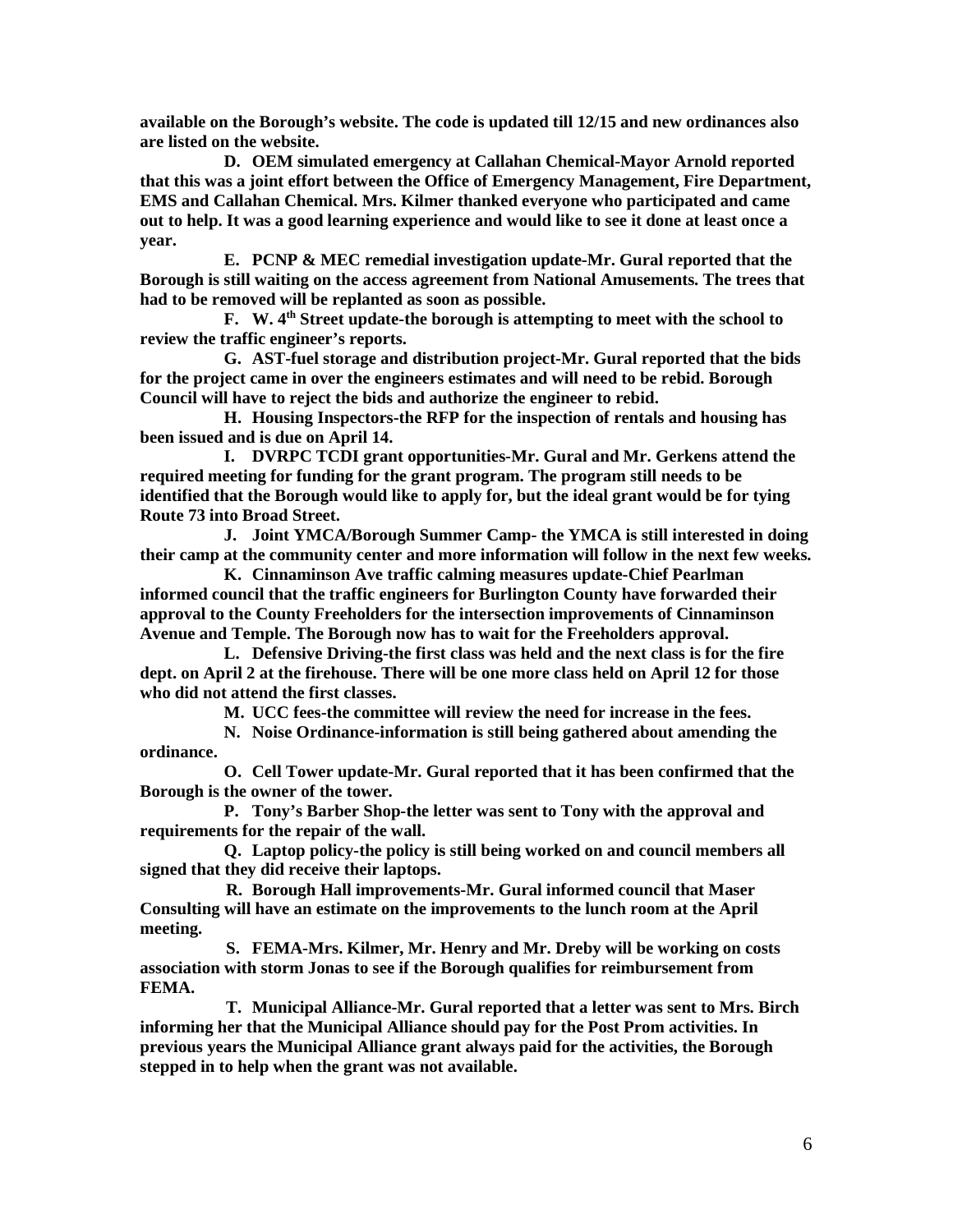## **COMMITTEE REPORTS.**

**Public Buildings/Grounds- Ms. Tucker reported that there was a meeting held on March 7th and that there was discussions about opening the concession stand and restrooms the end of March. The stand needs to be painted inside. The committee would like to have keys to the restrooms so that they can assist with opening and closing of them. The committee is also looking at hiring a cleaning person for the community center.** 

**Parks/Playgrounds- Mrs. Tait reported that the fields are being ready for the spring season. Soccer and baseball start next week.** 

**Public works/Sewer- Mr. Yetter informed council that the committee has not met and that a meeting will be held next Tuesday.** 

**Youth/Recreation/Shade Tree- Mr. Howard reported that baseball starts on April 9th and flag football starts on Friday nights, April 8. The trees will be delivered this week.** 

**Construction- Mr. Kearney informed council that the committee will meet soon and review the increase needed in the UCC fees.** 

**Business Community Development/Board of Education- President Norcross reported that there is a meeting on March 29th to develop a survey for the businesses. President Norcross inquired if flag football has given a roster that they are a mixture of Palmyra and Riverton children. Mr. Howard replied that the roster has not been developed yet due to waiting for everyone to sign up.** 

**PUBLIC COMMENT. Please sign in and state your name and address for the record. Council will give all comments appropriate consideration. Each citizen will be allotted up to five (5) minutes to speak, in order to allow everyone an opportunity to ask questions and express their opinions or concerns. Please direct all comments to the Mayor. Each resident may only speak once during each public portion.** 

**President Norcross made a motion to open the public portion, Mr. Howard second the motion. All members present voted in favor of the motion.** 

**Ms. Veitenheimer-Rowland-inquired as to the different amounts that were published in the Burlington County Times and the ones that were discussed at the budget meeting. Mayor Arnold explained that the newspapers do a different calculation on all the towns so their figures are usually off. Mr. Gural explained that \$13.86 is the correct amount on the averaged assessed home. Ms. Veitenheimer discussed that she thought there was already an officer in the school. Mayor Arnold replied that there is a safety officer in the school, but that their duties and functions would be different than a police officer. President Norcross explained that a Special Resource Officer would be armed with a weapon and can make arrest, while the Safety Officer cannot. Chief Pearlman discussed that the Safety Officer mainly checks for residency issues and truancy. Ms. Veitenheimer inquired as to why the Borough is paying half of the cost for the officer. Mayor Arnold replied that the officer will be working for the Borough when he is not at the school and during vacation time. Mr. Rader-Harbour Drive discussed that he wanted to clarify the opinion of the Mayor in making policy changes at council meetings and that by the silence of council they agreed with the Mayor in the changes.**